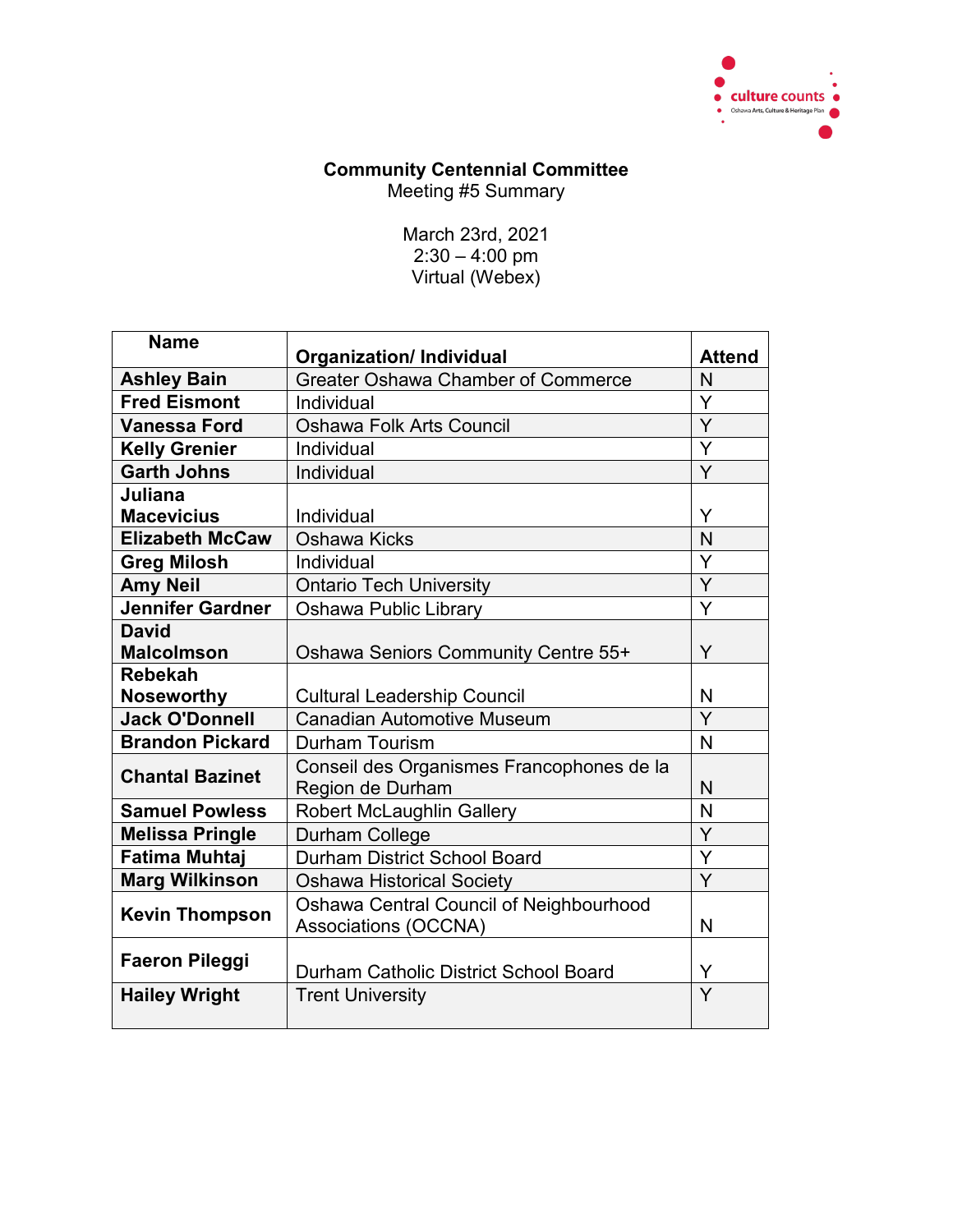

1) Land Acknowledgement

*The City of Oshawa is situated on treaty land that is steeped in rich Indigenous history, and is the present day home to many First Nations, Metis and Inuit people. Today, we acknowledge that we are gathering on the traditional territories of the Mississaugas of Scugog Island First Nation.*

2) Welcome & Attendance (3 minutes) a. a. New Member – Faeron Pileggi – Durham Catholic District School Board

Laura Iantomasi welcomed New Member, Faeron Pileggi who has joined as a representative of the Durham Catholic District School Board. Acknowledged we now have representation of all post-secondary institutions and Durham School Boards.

3) Approval of previous meeting summary (5 minutes) (Approved)

4) Declaration of pecuniary interest (5 minutes) (None)

5) Corporate Communication Presentation (20 minutes)

Heather Dunn, Corporate Communications Officer for the City of Oshawa, presented an overview of what the role of Corporate Communications is at the City of Oshawa, and how they will continue to support the Community Centennial Committee. Heather talked about the ways to make something a story, and what makes communication effective. Heather highlighted ConnectOshawa.ca, where corporate communications is able to post communication for advertising, videos, information links, and ongoing projects. Encouraged that promotional and communication information be added to the 100<sup>th</sup> Anniversary webpage.

6) Sub-committee updates: (10 minutes) Laura Iantomasi confirmed the current sub-committee members, and gave an opportunity for anyone to join the current sub-committees. Laura acknowledged there would be more sub-committees to come in the future

- a. Heritage
	- i. Members: Marg Wilkinson, Fred Eismont, Sam Powless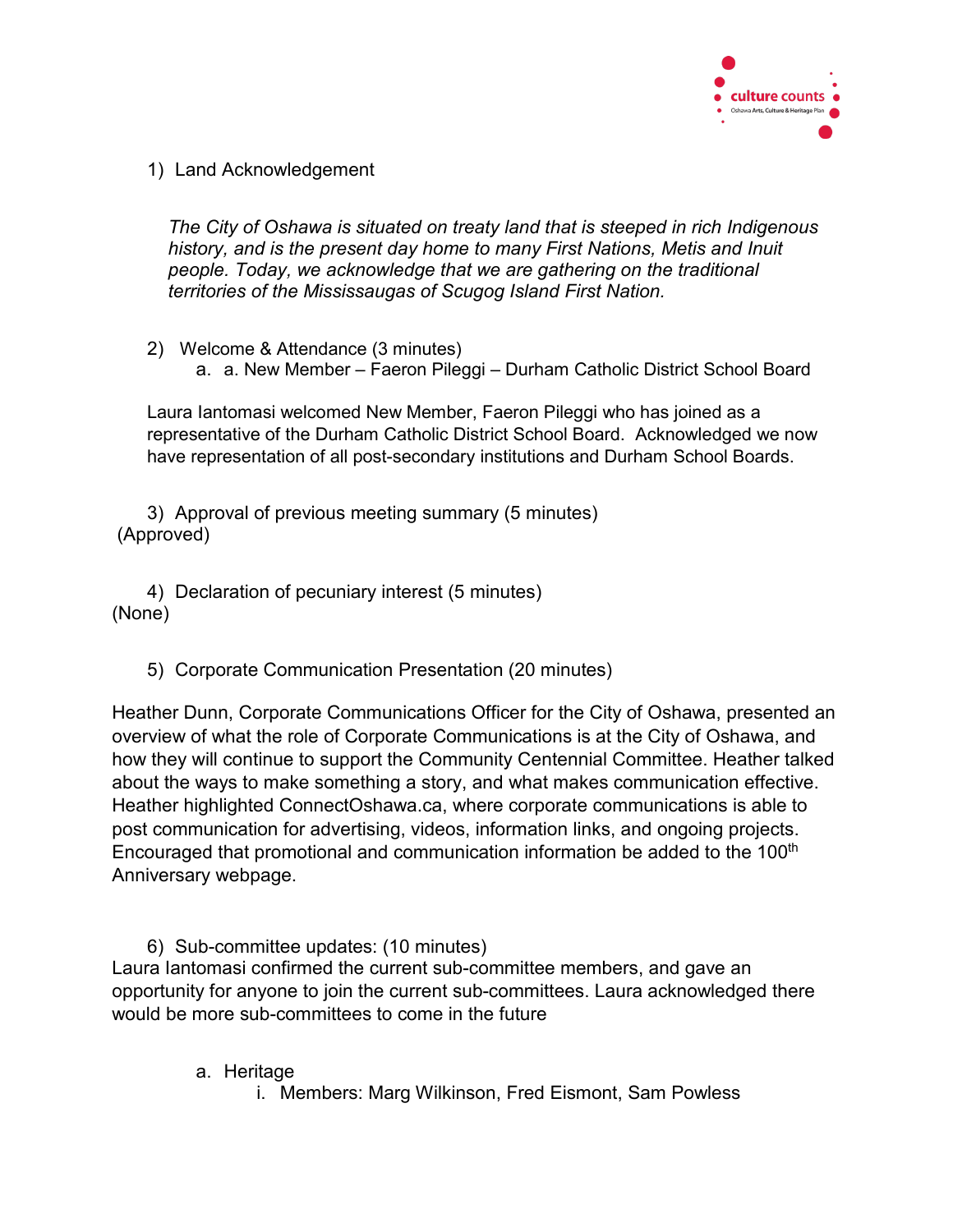

Fred spoke on behalf of the Heritage committee, and stated that they have been meeting and have started the process of determining Oshawa's significant events by decades.

- b. Marketing/Branding
	- i. Members: Amy Neil, Elizabeth McCaw, Kelly Grenier, and Vanessa Ford

No new information

- c. Community Engagement
	- i. Members Jack O'Donnell, Rebekah Noseworthy, Melissa Pringle, Jennifer Gardner, Brandon Pickard, Hailey Wright, Juliana Macevicius and Fatima Muhtaj

No new information

7) Updates (5 minutes)

a. Award Program – Community Legend & Oshawa Culture Counts Awards Laura Iantomasi updated the number of nominations/applications received for the Awards. Laura thanked the committee for submitting for individuals. The process of announcing/adjudication of the awards for announcement was discussed.

b. Staffing

Laura discussed some changes in staffing at the City. In addition, Laura Iantomasi shared current job opportunities with the City, posted externally.

- 8) Correspondence (5 minutes)
	- a. Fred Eismont—Website

Fred put forward a request to have the Community Centennial Committee listed under Resident Tab on website

b. Greg Milosh—Sponsorship and Fundraising

Greg Milosh expressed interested in creating a sub-committee for sponsorship and fundraising. It was recommended that more information and planning be completed before this sub-committee forms. Greg was encouraged to investigate various grants funding that would be available to apply for and report to the group for a future meeting.

No additional correspondence from other members.